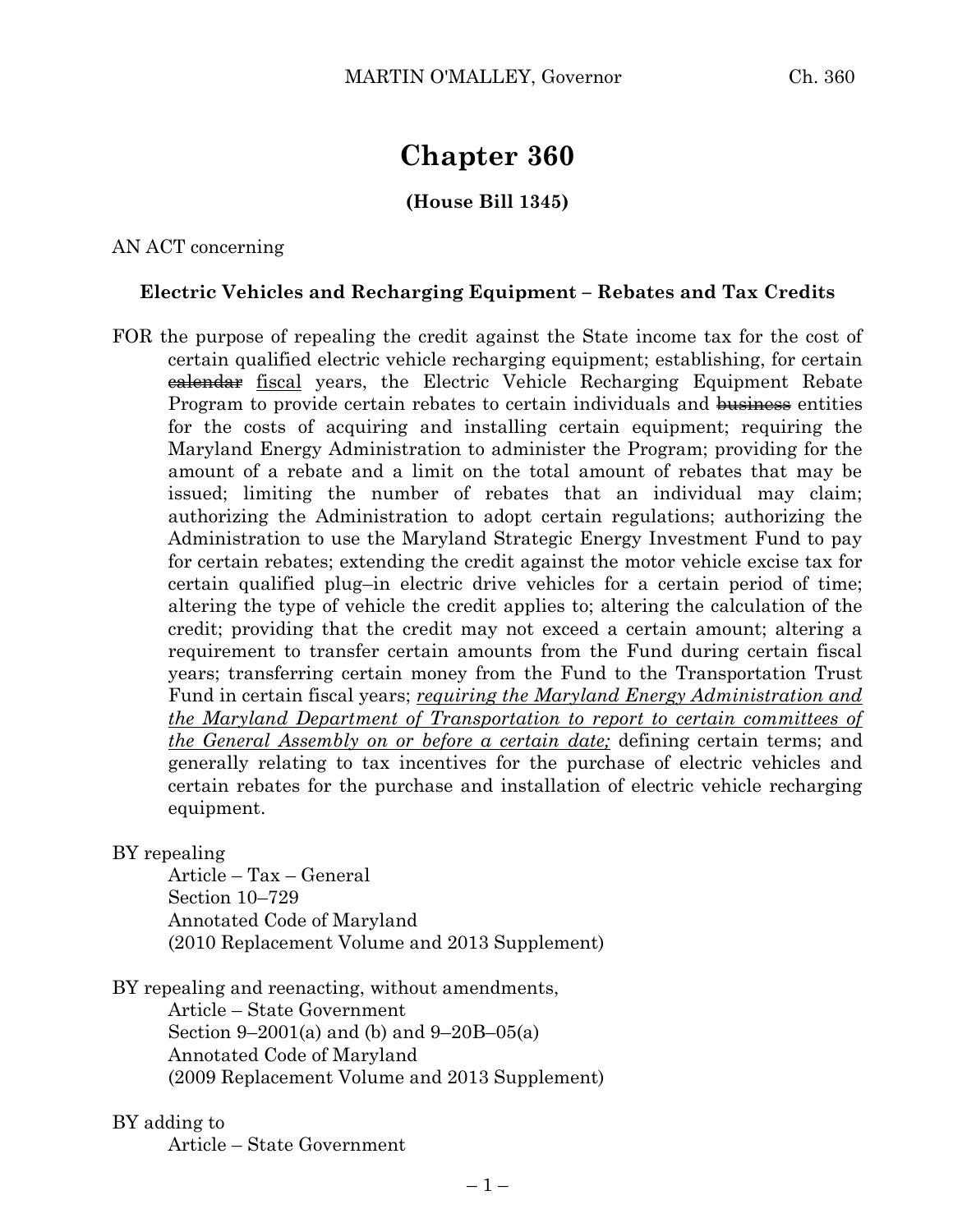Section 9–2009 and 9–20B–05(f)(7) Annotated Code of Maryland (2009 Replacement Volume and 2013 Supplement)

BY repealing and reenacting, with amendments, Article – State Government Section 9–20B–05(f)(6) and (7) Annotated Code of Maryland (2009 Replacement Volume and 2013 Supplement)

BY repealing and reenacting, with amendments, Article – Transportation Section 13–815 Annotated Code of Maryland (2012 Replacement Volume and 2013 Supplement)

BY repealing and reenacting, with amendments, Chapter 389 of the Acts of the General Assembly of 2013 Section 2

SECTION 1. BE IT ENACTED BY THE GENERAL ASSEMBLY OF MARYLAND, That the Laws of Maryland read as follows:

# **Article – Tax – General**

**[**10–729.

(a) (1) In this section the following words have the meanings indicated.

(2) "Administration" means the Maryland Energy Administration.

(3) "Qualified electric vehicle recharging equipment" means property used for the recharging of motor vehicles propelled by electricity that meets the definition of "qualified alternative fuel vehicle refueling property" in § 30C of the Internal Revenue Code.

(b) For tax years 2011 through 2016 only, an individual or corporation that receives an initial credit certificate under subsection (d) of this section from the Administration may claim a credit against the State income tax for a taxable year in an amount equal to 20% of the cost of any qualified electric vehicle recharging equipment placed in service by the taxpayer during the taxable year.

(c) (1) For any taxable year, the credit allowed under this section may not exceed the lesser of:

(i) \$400 for each individual recharging system; or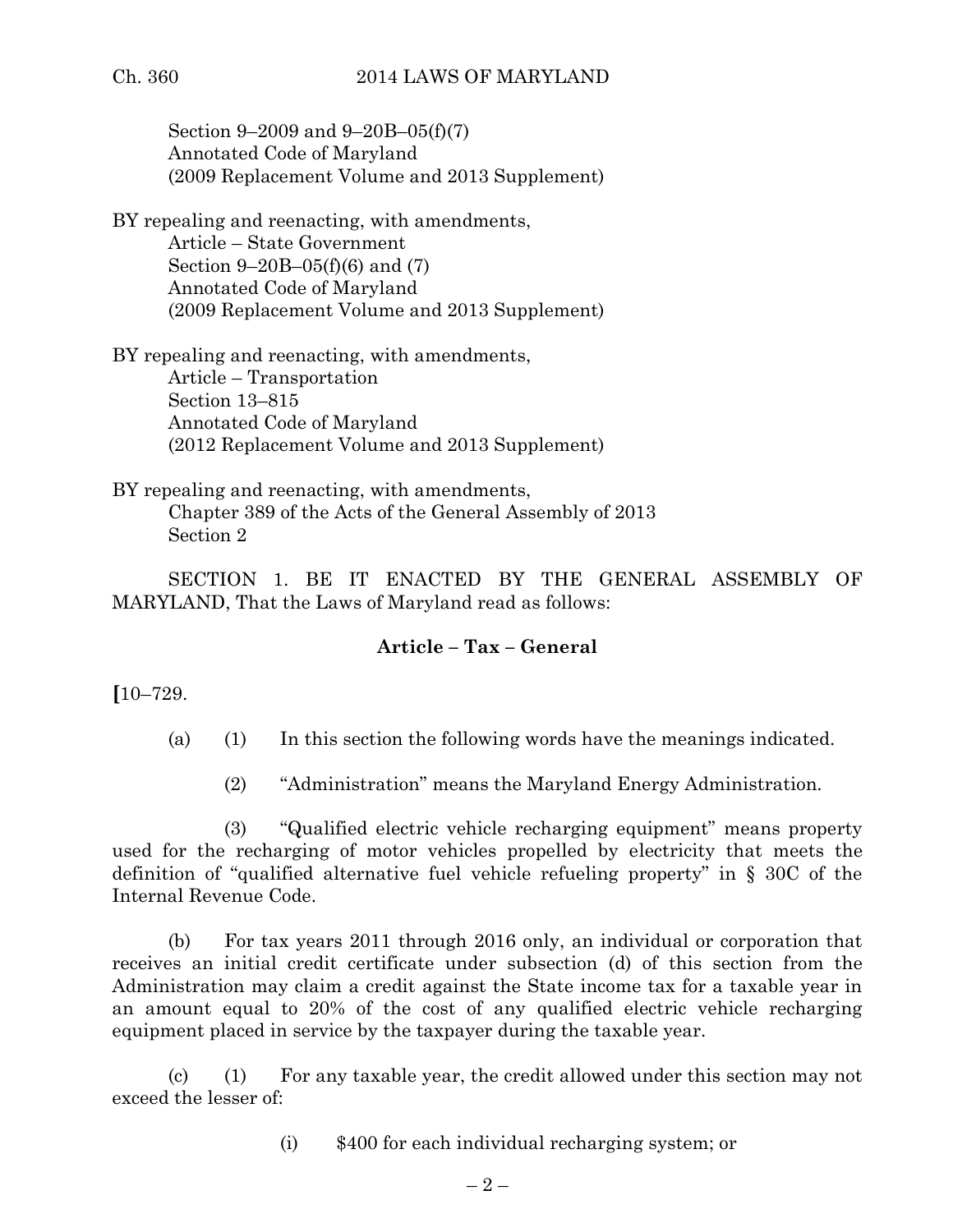## MARTIN O'MALLEY, Governor Ch. 360

(ii) the State income tax for that taxable year.

(2) The unused amount of the credit for any taxable year may not be carried over to any other taxable year.

(d) (1) On application by a taxpayer, the Administration shall issue an initial credit certificate in an amount equal to 20% of the estimated cost of the qualified electric vehicle recharging equipment to be placed in service in the State by the taxpayer during the taxable year.

(2) The initial credit certificate issued under this subsection shall state the maximum amount of credit that may be claimed by the taxpayer.

(3) The credit allowed under this section is limited to the acquisition of:

- (i) 1 recharging system per individual; and
- (ii) 30 recharging systems per business entity.

(4) The Administration may issue total credit certificates not to exceed the following amounts:

- (i) for tax year 2011, \$400,000;
- (ii) for tax year 2012, \$500,000; and
- (iii) for tax years 2013 through 2016, inclusive, \$600,000 each

tax year.

(5) On January 1, 2012, and each year the credit is authorized, the Administration shall provide to the Comptroller a list of all taxpayers in the prior tax year that have been issued an initial credit certificate and shall specify for each taxpayer the maximum amount of credit allowed.

(6) (i) The Administration may adopt regulations to administer the initial credit certificate required under this subsection.

(ii) The regulations adopted by the Administration may include a further limit on the maximum amount of credit that may be claimed by the taxpayer.**]**

## **Article – State Government**

9–2001.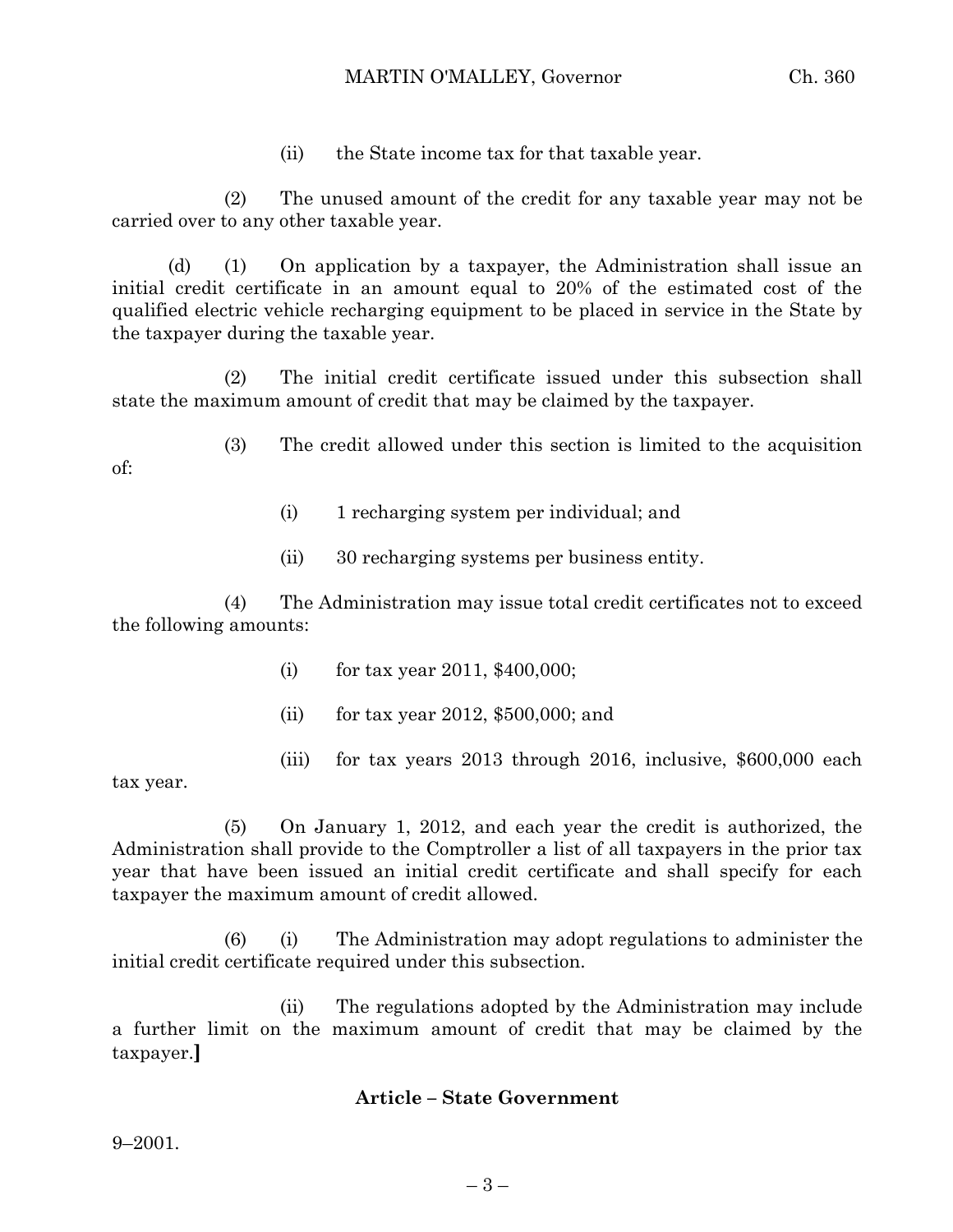(a) In this subtitle the following words have the meanings indicated.

(b) "Administration" means the Maryland Energy Administration.

#### **9–2009.**

**(A) (1) IN THIS SECTION THE FOLLOWING WORDS HAVE THE MEANINGS INDICATED.**

**(2) "ELECTRIC VEHICLE RECHARGING EQUIPMENT REBATE" MEANS A REBATE ISSUED BY THE ADMINISTRATION UNDER THIS SECTION FOR THE COST OF QUALIFIED ELECTRIC VEHICLE RECHARGING EQUIPMENT.**

**(3) "QUALIFIED ELECTRIC VEHICLE RECHARGING EQUIPMENT" MEANS PROPERTY IN THE STATE THAT IS USED FOR RECHARGING MOTOR VEHICLES PROPELLED BY ELECTRICITY.**

*(4) "RETAIL SERVICE STATION DEALER" HAS THE MEANING STATED IN § 10–101 OF THE BUSINESS REGULATION ARTICLE.*

**(B) (1) THERE IS AN ELECTRIC VEHICLE RECHARGING EQUIPMENT REBATE PROGRAM.**

**(2) THE ADMINISTRATION SHALL ADMINISTER THE PROGRAM.**

**(C) (1) FOR CALENDAR YEARS 2014 FISCAL YEARS 2015 THROUGH 2017, SUBJECT TO THE PROVISIONS OF THIS SECTION, AN INDIVIDUAL OR INDIVIDUAL, A BUSINESS ENTITY, OR A UNIT OF STATE OR LOCAL GOVERNMENT MAY APPLY TO THE ADMINISTRATION FOR AN ELECTRIC VEHICLE RECHARGING EQUIPMENT REBATE FOR THE COSTS OF ACQUIRING AND INSTALLING QUALIFIED ELECTRIC VEHICLE RECHARGING EQUIPMENT.**

**(2) FOR EACH CALENDAR FISCAL YEAR, THE TOTAL AMOUNT OF REBATES ISSUED BY THE ADMINISTRATION MAY NOT EXCEED \$600,000.**

**(3) THE ADMINISTRATION MAY ALLOW AN APPLICANT TO INCLUDE REASONABLE INSTALLATION COSTS IN THE COST OF QUALIFIED ELECTRIC VEHICLE RECHARGING EQUIPMENT FOR THE PURPOSE OF CALCULATING THE AMOUNT OF AN ELECTRIC VEHICLE RECHARGING EQUIPMENT REBATE.**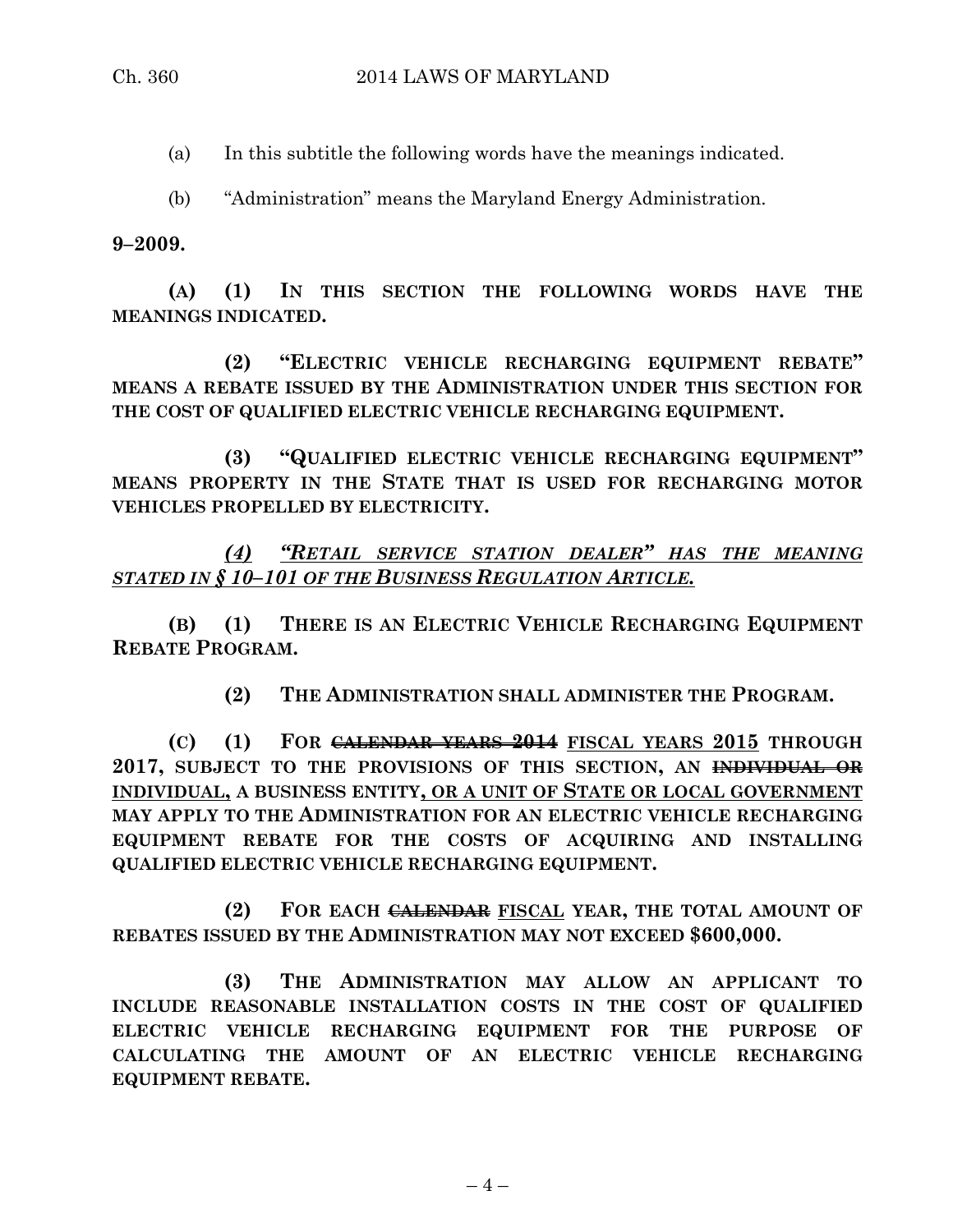**(D) SUBJECT TO SUBSECTION (E) OF THIS SECTION, THE ADMINISTRATION MAY ISSUE AN ELECTRIC VEHICLE RECHARGING EQUIPMENT REBATE TO:**

**(1) AN INDIVIDUAL IN AN AMOUNT EQUAL TO THE LESSER OF:**

**(I) 50% OF THE COSTS OF ACQUIRING AND INSTALLING QUALIFIED ELECTRIC VEHICLE RECHARGING EQUIPMENT; OR**

**(II) \$900; OR**

**(2)** *EXCEPT AS PROVIDED IN ITEM (3) OF THIS SUBSECTION,* **A BUSINESS ENTITY OR UNIT OF STATE OR LOCAL GOVERNMENT IN AN AMOUNT EQUAL TO THE LESSER OF:**

**(I) 50% OF THE COSTS OF ACQUIRING AND INSTALLING QUALIFIED ELECTRIC VEHICLE RECHARGING EQUIPMENT; OR**

**(II) \$5,000***; OR*

*(3) A RETAIL SERVICE STATION DEALER IN AN AMOUNT EQUAL TO THE LESSER OF:*

*(I) 50% OF THE COSTS OF ACQUIRING AND INSTALLING QUALIFIED ELECTRIC VEHICLE RECHARGING EQUIPMENT; OR*

*(II) \$7,500***.**

**(E) AN ELECTRIC VEHICLE RECHARGING EQUIPMENT REBATE ISSUED UNDER THIS SECTION IS LIMITED TO THE ACQUISITION OF ONE RECHARGING SYSTEM PER INDIVIDUAL.**

**(F) (1) THE ADMINISTRATION MAY ADOPT REGULATIONS TO CARRY OUT THIS SECTION.**

**(2) THE REGULATIONS ADOPTED UNDER THIS SUBSECTION MAY INCLUDE:**

**(I) FURTHER LIMITATIONS ON THE MAXIMUM AMOUNT OF AN ELECTRIC VEHICLE RECHARGING EQUIPMENT REBATE THAT MAY BE CLAIMED BY AN APPLICANT UNDER SUBSECTION (D) OF THIS SECTION;**

**(II) A REQUIREMENT THAT AN APPLICANT DEMONSTRATE COMPLIANCE WITH A STATE, LOCAL, OR FEDERAL LAW THAT APPLIES TO THE**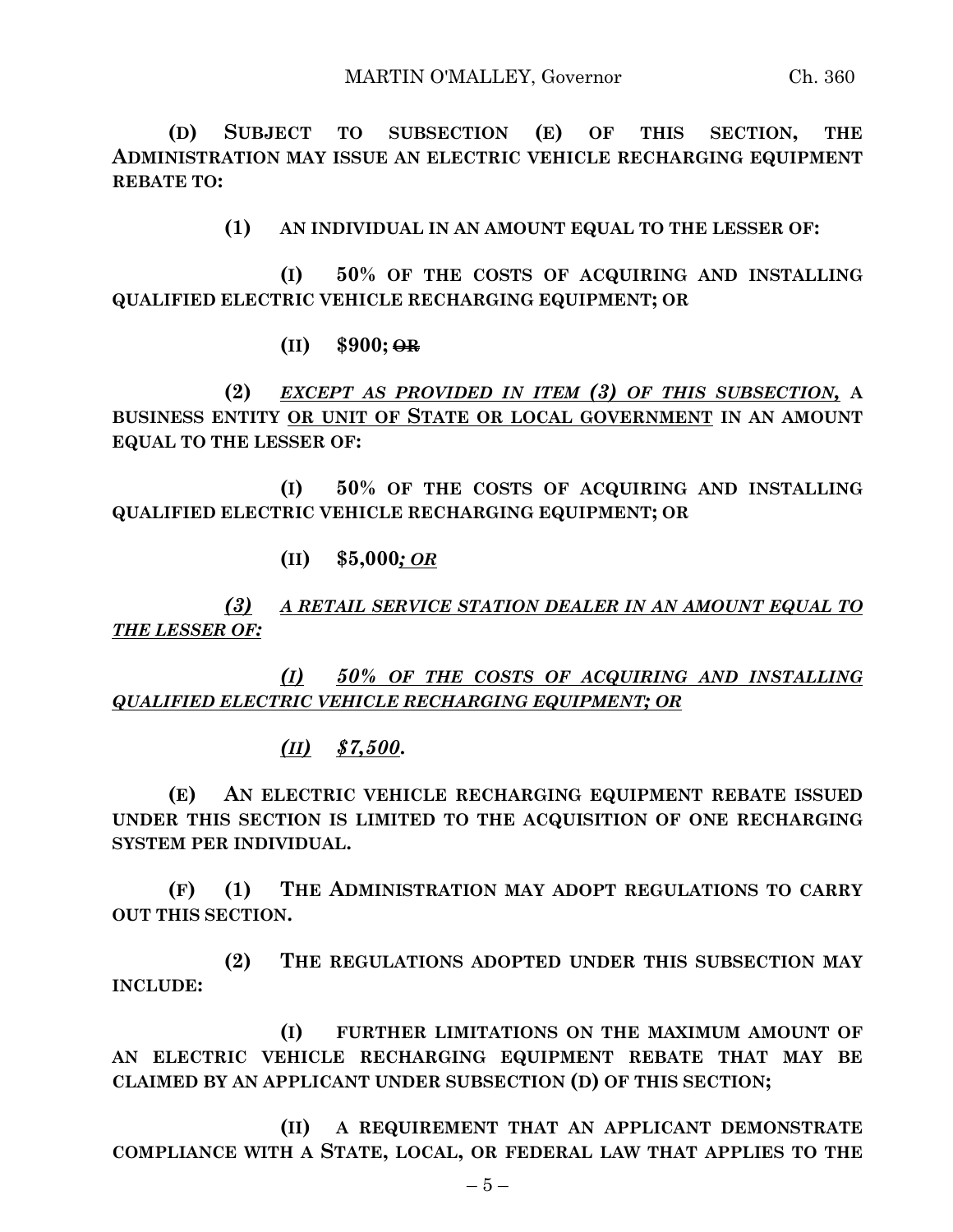**INSTALLATION OR OPERATION OF THE QUALIFIED ELECTRIC VEHICLE RECHARGING EQUIPMENT; AND**

# **(III) ANY ADDITIONAL APPLICATION AND QUALIFICATION REQUIREMENTS DEEMED APPROPRIATE BY THE ADMINISTRATION.**

9–20B–05.

- (a) There is a Maryland Strategic Energy Investment Fund.
- (f) The Administration shall use the Fund:

(6) to implement energy–related public education and outreach initiatives regarding reducing energy consumption and greenhouse gas emissions; **[**and**]**

**(7) TO PROVIDE REBATES UNDER THE ELECTRIC VEHICLE RECHARGING EQUIPMENT REBATE PROGRAM ESTABLISHED UNDER § 9–2009 OF THIS TITLE; AND**

**[**(7)**] (8)** to pay the expenses of the Program.

## **Article – Transportation**

13–815.

(a) In this section, "excise tax" means the tax imposed under § 13–809 of this subtitle.

(b) This section applies only to a plug–in electric drive vehicle that:

(1) Has not been modified from original manufacturer specifications;

(2) Is acquired for use or lease by the taxpayer and not for resale; and

(3) Is **[**titled by the taxpayer**] PURCHASED NEW AND TITLED FOR THE FIRST TIME** on or after October 1, 2010 **JULY 1, 2014**, but before July 1, **[**2014**] 2017**.

(c)  $\left[\begin{pmatrix}1\end{pmatrix}\right]$  Subject to available funding, a credit is allowed against the excise tax imposed for a plug–in electric drive vehicle.

**[**(2) Subject to the limitations under subsections (d) through (f) of this section, the credit allowed under this section equals 100% of the excise tax imposed for a vehicle.**]**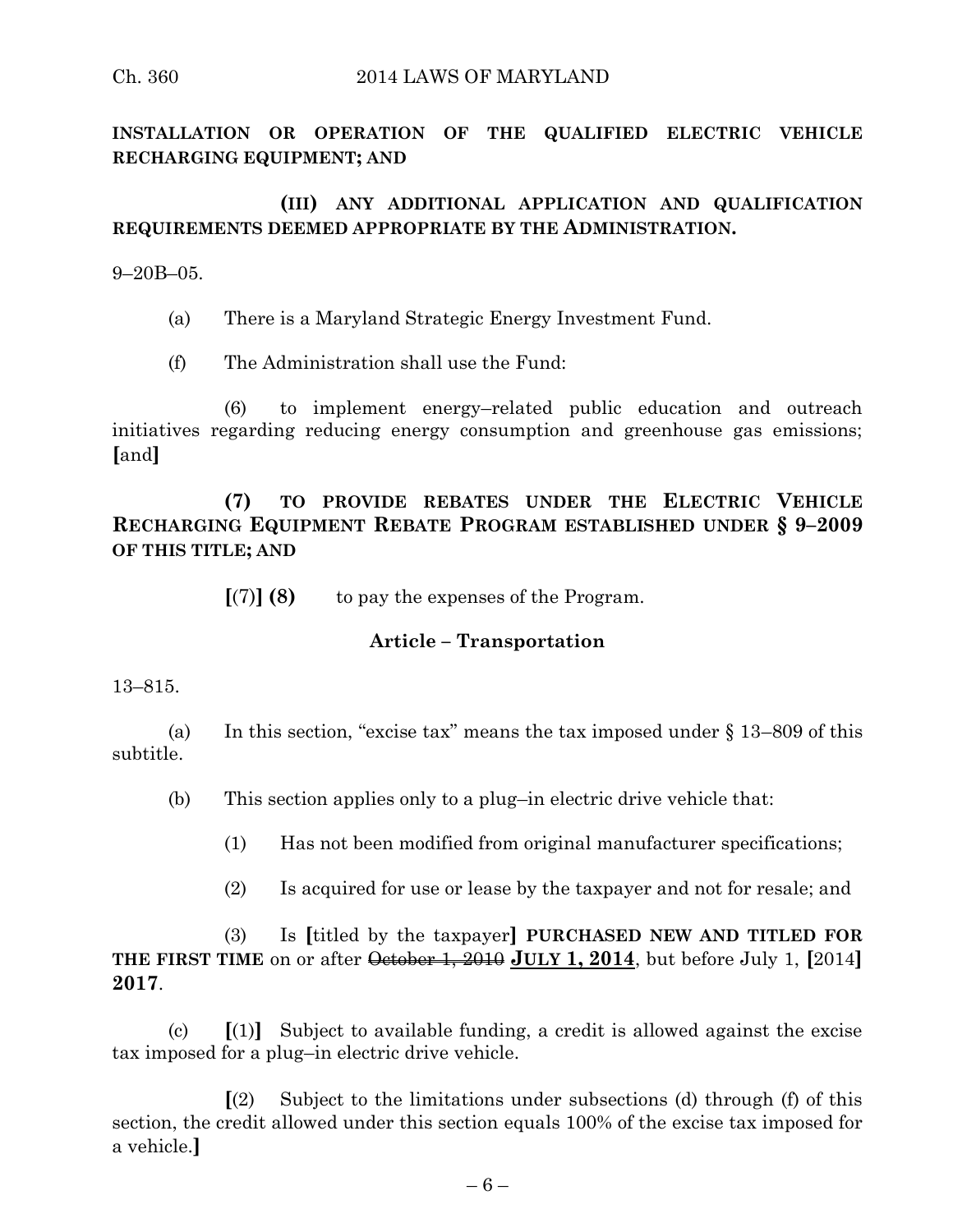(d) The credit allowed under this section may not exceed **THE LESSER OF**:

**[**(1) \$600 for a vehicle with a battery capacity of at least 4.0 kilowatt–hours but not more than 10.0 kilowatt–hours;

(2) \$700 for a vehicle with a battery capacity of at least 10.1 kilowatt–hours but not more than 15.0 kilowatt–hours; and

(3) \$1,000 for a vehicle with a battery capacity of at least 15.0 kilowatt–hours.**]**

# **(1) THE PRODUCT OF \$125 TIMES THE NUMBER OF KILOWATT–HOURS OF BATTERY CAPACITY OF THE VEHICLE; OR**

# **(2) \$3,000.**

- (e) The credit allowed under this section is limited to the acquisition of:
	- (1) One vehicle per individual; and
	- (2) 10 vehicles per business entity.
- (f) A credit may not be claimed under this section:
	- (1) For a vehicle unless the vehicle is registered in the State; **OR**

(2) Unless the manufacturer has already conformed to any applicable State or federal laws or regulations governing clean–fuel vehicle or electric vehicle purchases applicable during the calendar year in which the vehicle is titled;  $\Theta$ 

#### (3) For a vehicle that was initially registered in another state.

(g) The Motor Vehicle Administration shall administer the credit under this section.

#### **Chapter 389 of the Acts of 2013**

SECTION 2. AND BE IT FURTHER ENACTED, That, notwithstanding any other provision of law, for fiscal **[**years 2016, 2017, and 2018, respectively,**] YEAR 2016,** the lesser of \$600,000 or the total amount of credit certificates issued in tax **[**years 2014, 2015, and 2016, respectively,**] YEAR 2014** shall be transferred from the Strategic Energy Investment Fund established under § 9–20B–05 of the State Government Article to the General Fund to offset a reduction in revenues from the tax credit for electric vehicle recharging equipment established under § 10–729 of the Tax – General Article as enacted by this Act.